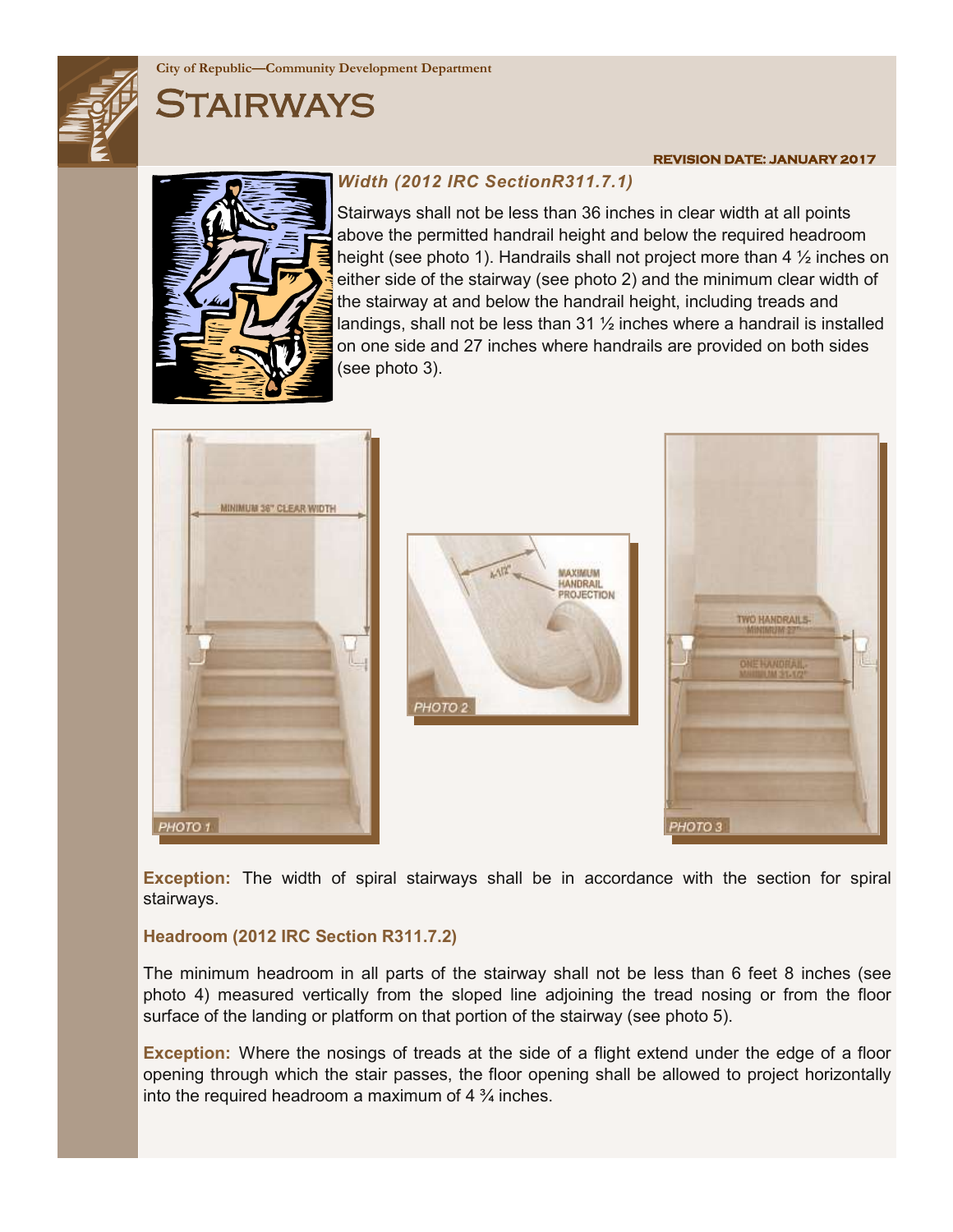



**Exception:** Where the nosings of treads at the side of a flight extend under the edge of a floor opening through which the stair passes, the floor opening shall be allowed to project horizontally into the required headroom a maximum of 4 $\frac{3}{4}$  inches.

**Vertical Rise (2012 IRC Section R311.7.3):** A flight of stairs shall not have a vertical rise larger than 12 feet between floor levels or landings.

**Walk Line (2012 IRC Section R311.7.4):** The walk line across winder treads shall be concentric to the curved direction of travel through the turn and located 12 inches from the side where the winders are narrower (see drawing 10). The 12 inch dimension shall be measured from the widest point of the clear stair width at the walking surface of the winder. If winders are adjacent within the flight, the point of the widest clear stair width of the adjacent winders shall be used (see drawing 11).





**PHOTO 16** 





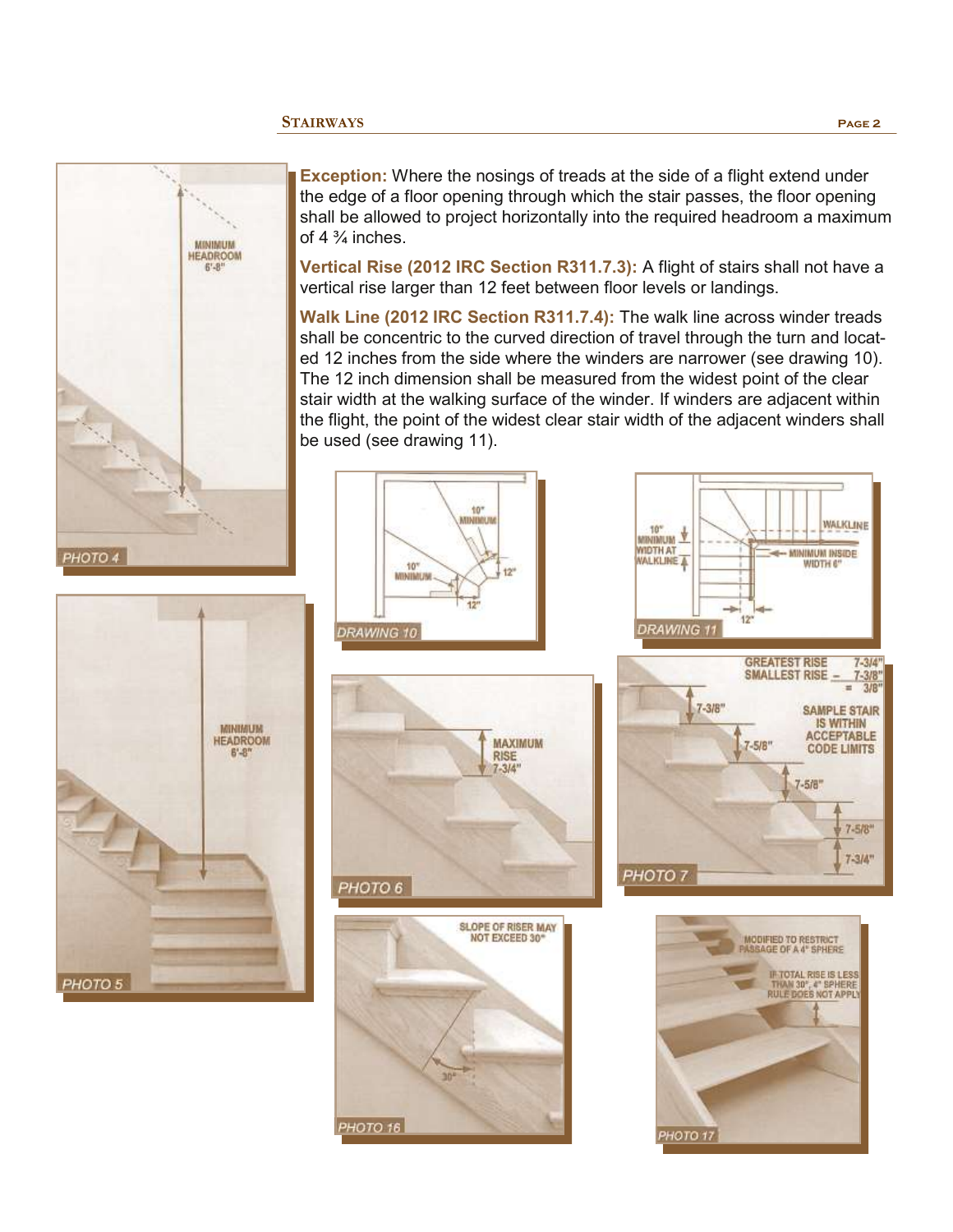**Treads (2012 IRC Section R311.7.5.2):** The minimum tread depth shall be 10 inches (see photo 8). The tread depth shall be measured horizontally between the vertical planes of the foremost projection of adjacent treads and at a right angle to the tread's leading edge. The greatest tread depth within any flight of stairs shall not exceed the smallest by more than  $^3\!/_8$  inch (see photo 9). The walking surface of treads and landings of stairways shall be sloped no steeper than one unit vertical in 48 inches horizontal (2% slope).

**Winder Treads (2012 IRC Section R311.7.5.2.1):** Winder treads shall have a minimum tread depth of 10 inches measured between the vertical planes of the foremost projection of adjacent treads at the intersections with the walk line. Winder treads shall have a minimum tread depth of 6 inches at any point within the clear width of the stair. Within any flight of stairs, the largest winder tread depth at the walk line shall not exceed the smallest winder tread by more than  $\frac{3}{8}$  inch. Consistently shaped winders at the walk line shall be allowed within the same flight of stairs as rectangular treads and do not have to be within  $^3\!/_8$  inch of the rectangular tread depth.



**R311.7.5.3):** The radius of curvature at the nosing shall be no greater than 9/16 inch (see photo 12). A nosing not less than  $\frac{3}{4}$  inch but not more than 1  $\frac{1}{4}$  inches shall be provided on stairways with solid risers (see photo 13). The greatest nosing projection shall not exceed the smallest nosing projection by more than 3/8 inch between two stories (see photo 14), including the nosing at the level of floors and landings. Beveling of nosings shall not exceed  $\frac{1}{2}$  inch (see photo 15).

**Exception:** A nosing is not required where the tread depth is a minimum of 11 inches.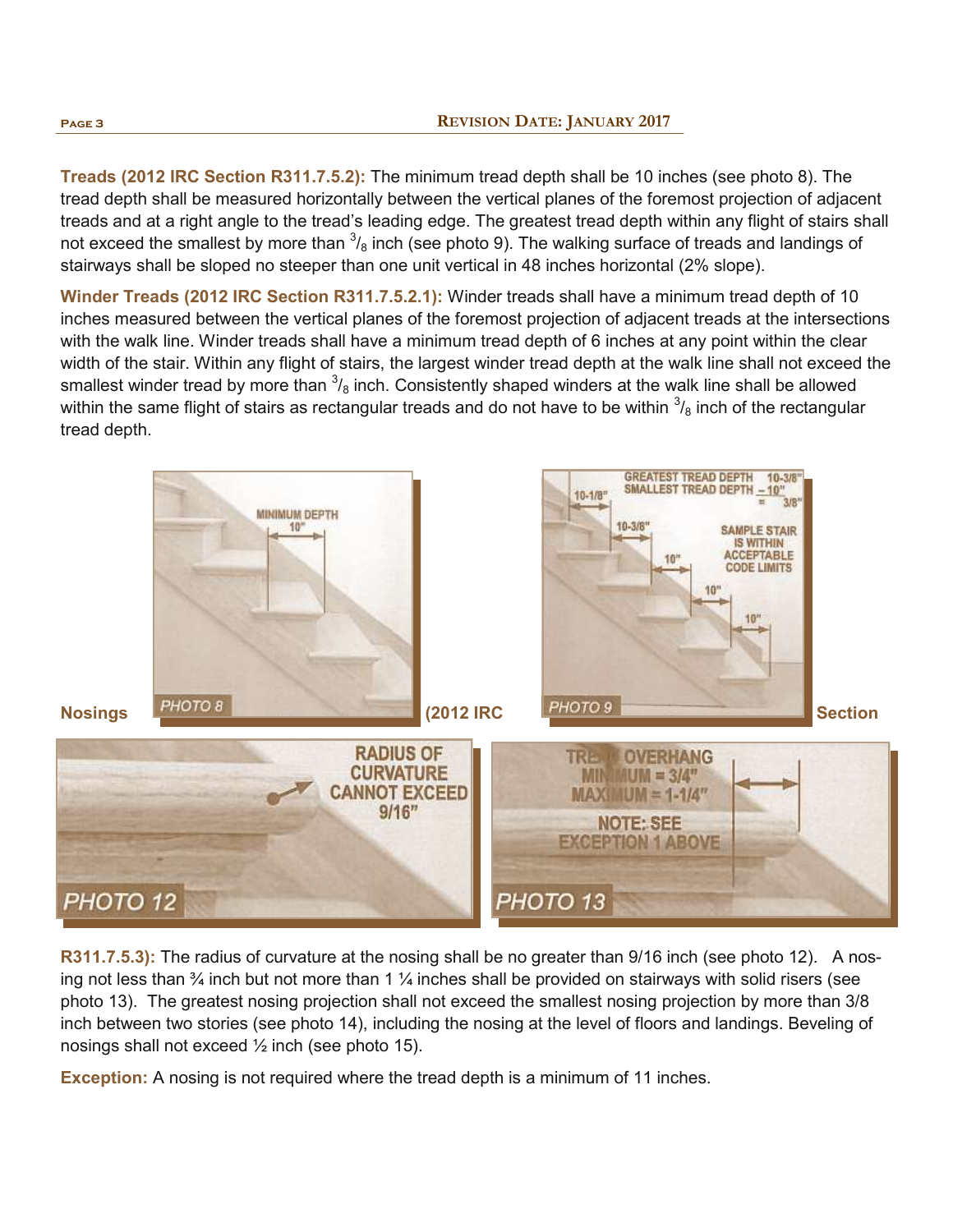



**Landings (2012 IRC Section R311.7.6):** There shall be a floor or landing at the top and bottom of each stairway. The minimum width perpendicular to the direction of travel shall be no less than the width of the flight served. Landings of shapes other than square or rectangular shall be permitted provided the depth at the walk line and the total area is not less than that of a quarter circle with a radius equal to the required landing width. Where the stairway has a straight run, the minimum depth in the direction of travel shall be not less than 36 inches.

**Exception:** A floor or landing is not required at the top of an interior flight of stairs, including stairs in an enclosed garage, provided a door does not swing over the stairs.

**Spiral stairways (2012 IRC Section R311.7.10.1):** Spiral stairways are permitted, provided the minimum clear width at and below the handrail shall be 26 inches with each tread having a 7  $\frac{1}{2}$  inch minimum tread depth at 12 inches from the narrower edge. All treads shall be identical, and the rise shall be no more than 9 ½ inches. A minimum headroom of 6 feet 6 inches shall be provided.

**Handrails (2012 IRC Section R311.7.8):** Handrails shall be provided on at least one side of each continuous run of treads or flight with four or more risers (see drawing 20). Handrail height, measured vertically from the sloped plane adjoining the tread nosing, or finish surface of ramp slope, shall be not less than 34 inches and not more than 38 inches (see photo 21).

#### **Exceptions:**

1. The use of a volute, turnout or starting easing shall be allowed over the lowest tread.

2. When handrail fittings or bendings are used to provide continuous transition between flights, transitions at winder treads, the transition from handrail to guardrail, or used at the start of a flight, the handrail height at the fittings or bendings shall be permitted to exceed the maximum height.

**Continuity (2012 IRC Section R311.7.8.2):** Handrails for stairways shall be continuous for the full length of the flight, from a point directly above the top riser of the flight to a point directly above the lowest riser of the flight (see photo 22 and 23). Handrail ends shall be returned or shall terminate in newel posts or safety terminals (see photo 24). Handrails adjacent to a wall shall have a space of not less than 1  $\frac{1}{2}$  inch between the wall and the handrails (see photo 25).

#### **Exceptions:**

- 1. Handrails shall be permitted to be interrupted by a newel post at the turn.
- 2. The use of a volute, turnout, starting easing or starting newel shall be allowed over the lowest tread.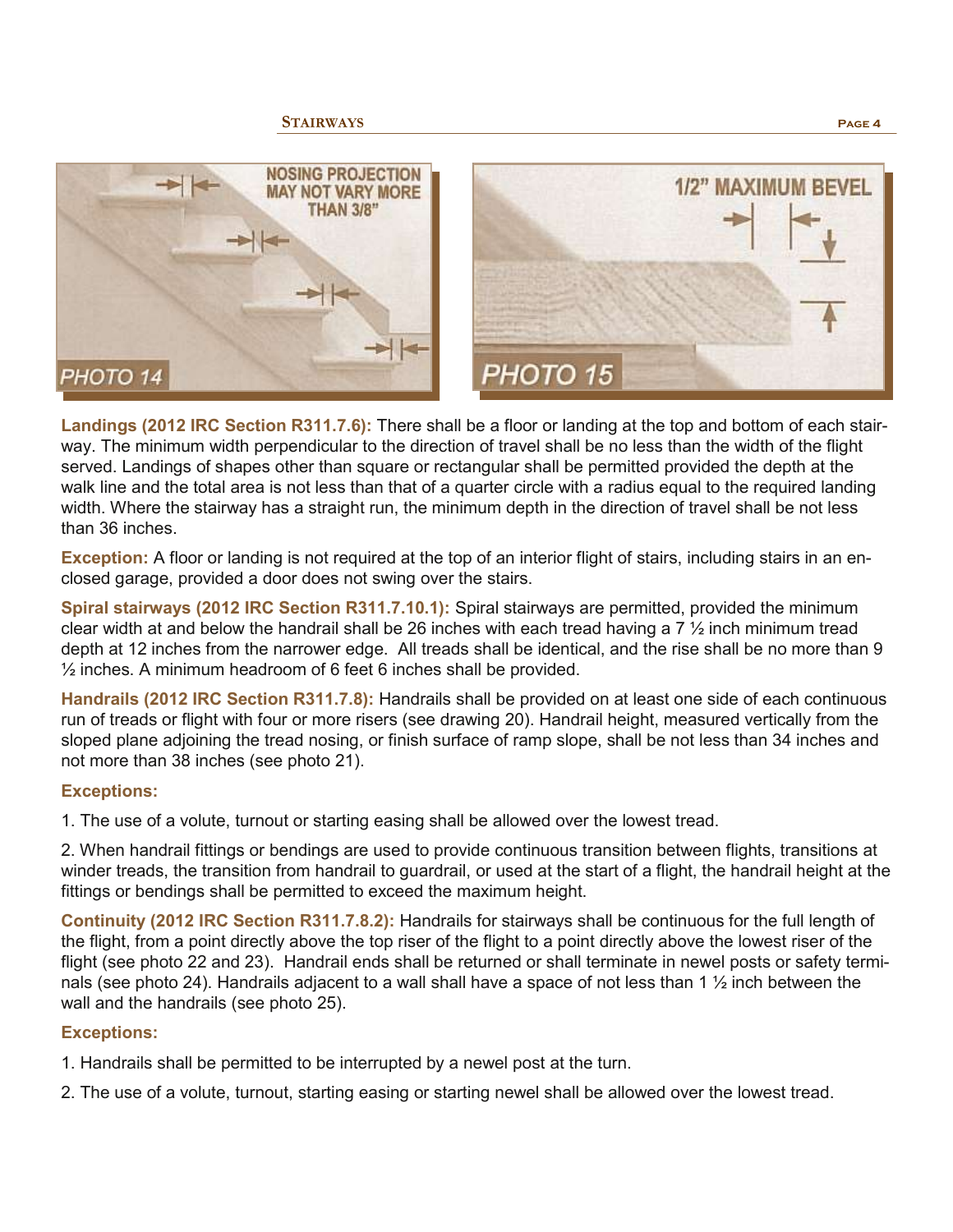

- 30).
- 2. Type II. Handrails with a perimeter greater than  $6\frac{1}{4}$  inches shall have a graspable finger recess area on both sides of the profile (see photo 31). The finger recess shall begin within a distance of  $\frac{3}{4}$  inch measured vertically from the tallest portion of the profile and achieve a depth of at least 5/16 inch within 7/8 inch below the widest portion of the profile (see photo 32). This required depth shall continue for at least 3/8 inch to a level that is not less than 1  $\frac{3}{4}$  inches below the tallest portion of the profile (see photo 33). The minimum width of the handrail above the recess shall be 1  $\frac{1}{4}$  inches to a maximum of 2  $\frac{3}{4}$ inches. Edges shall have a minimum radius of 0.01 inch (see photo 34).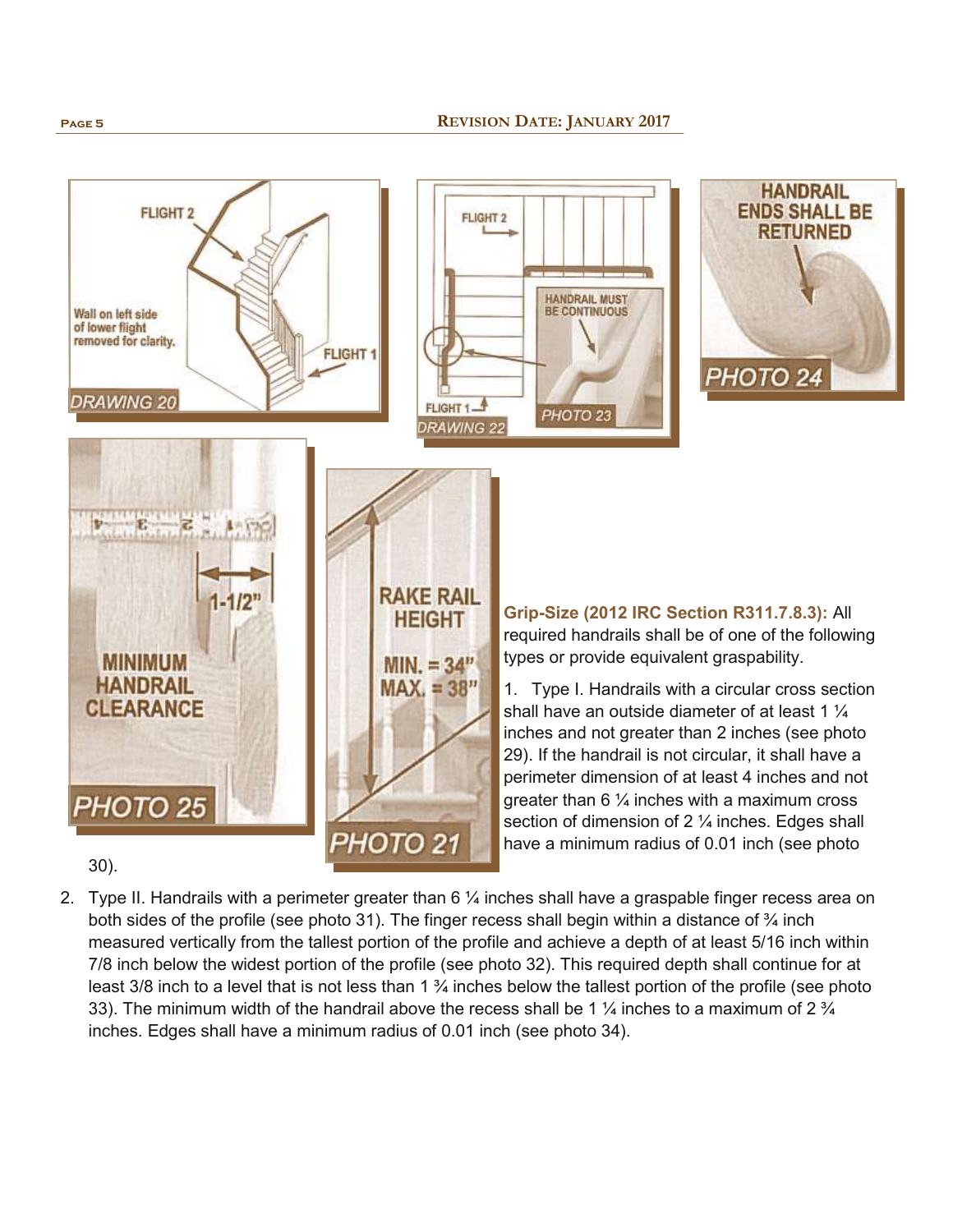

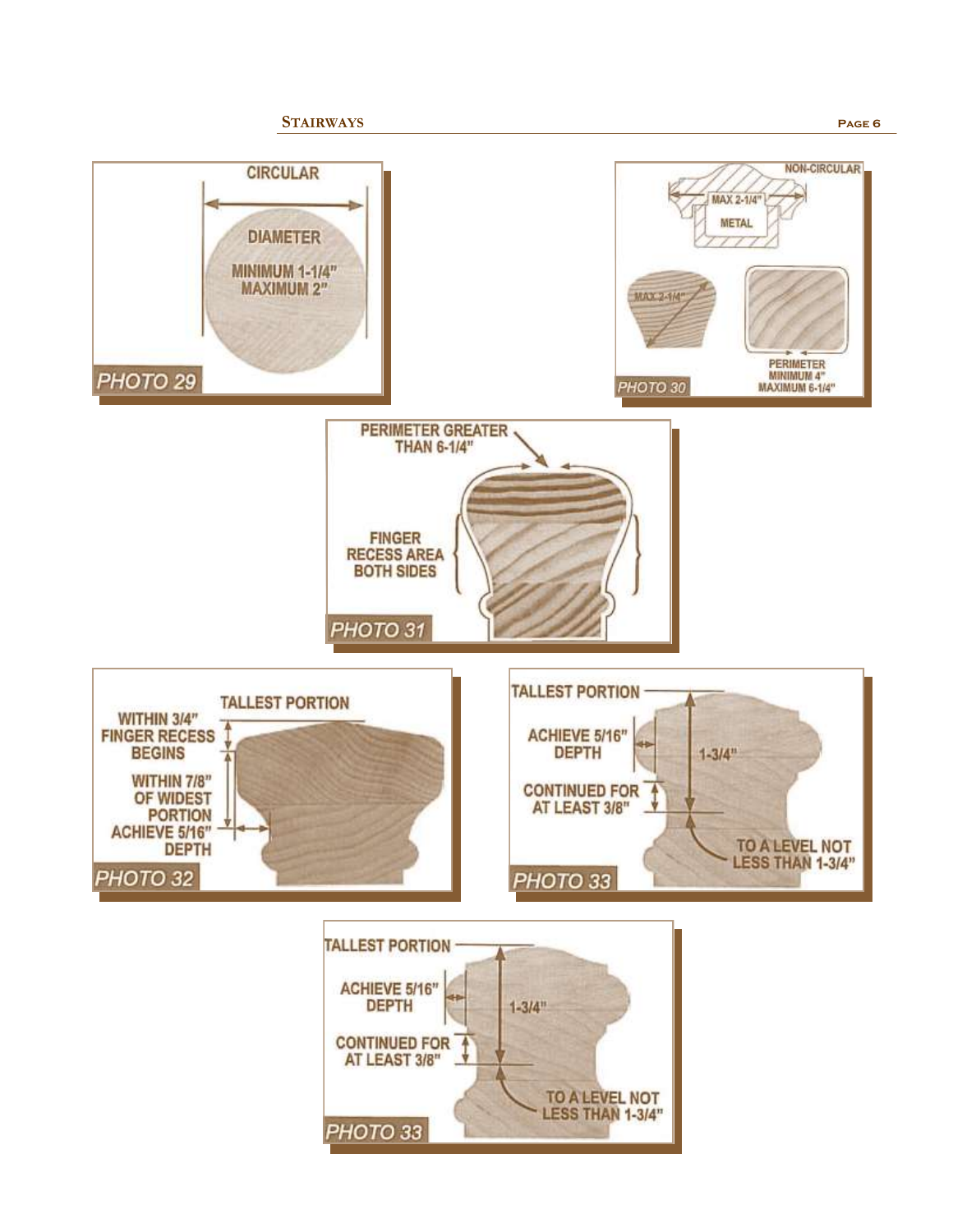**Guards Required (2012 IRC Section R312.1):** Guards shall be located along open-sided walking surfaces, including stairs, ramps and landings, that are located more than 30 inches measured vertically to the floor or grade below at any point within 36 inches horizontally to the edge of the open side. Insect screening shall not be considered as a guard.

**Guard Height (2012 IRC Section R312.1.2):** Required guards at open-sided walking surfaces, including stairs, porches, balconies or landings, shall be not less than 36 inches high measured vertically above the adjacent walking surface, adjacent fixed seating or the line connecting the leading edges of the treads.

### **Exceptions:**

1. Guards on the open sides of stairs shall have a height not less than 34 inches measured vertically from a line connecting the leading edges of the treads.

2. Where the top of the guard also serves as a handrail on the open sides of stairs, the top of the guard shall not be less than 34 inches and not more than 38 inches measured vertically from a line connecting the leading edges of the treads.

**Opening limitations (2012 IRC Section R312.1.3):** Required guards shall not have openings from the walking surface to the required guard height which allow passage of a sphere 4 inches in diameter.

#### **Exceptions:**

1. The triangular openings at the open side of stair, formed by the riser, tread and bottom rail of a guard, shall not allow passage of a sphere 6 inches in diameter.

2. Guards on the open side of stairs shall not have openings which allow passage of a sphere 4 3/8 inches in diameter.